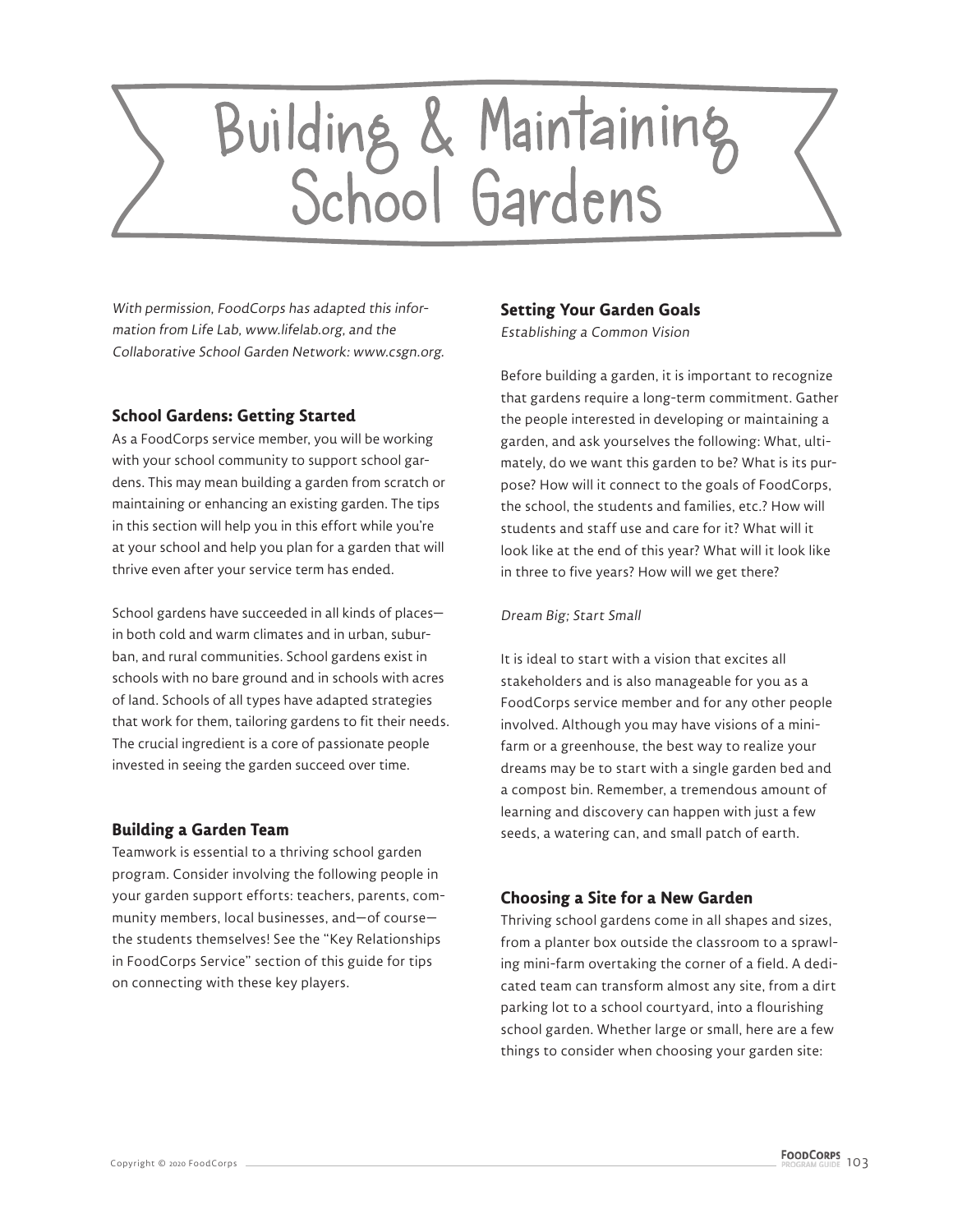- **Sunlight:** Most vegetables, herbs, and flowers need a minimum of six hours of full sun. Check possible garden sites for sun exposure at different times of the day, and take note of objects (such as buildings or trees) that might block light in different seasons when the sun is lower or higher in the sky. If you decide to include shady spots in your garden, you can use them for shade gardens, wildlife habitats, or teaching areas for hot, sunny days.
- **Water:** The garden should be close to a water spigot.
- **Drainage:** Both slope and soil type affect drainage. Avoid steep slopes. If that's not possible, consider terracing or raised beds. Also, try to avoid planting a garden in a low spot where puddles form in wet weather.
- **Soil:** If you are building in a space that has been developed in the past, it is essential to test the soil for lead contamination. Soil naturally contains low levels of lead, but exposure to paint or other building materials predating 1978, or exposure to runoff from roads or parking lots, can increase lead to harmful levels. To be safe, it's best to test any potential school garden site. Contact your county health department or Cooperative Extension office for information on testing. If your soil is toxic, it will be important to keep the entire garden in containers, where the toxins from the ground cannot leach into the garden soil. It's also a good idea to test your soil for nutrient content, pH, and texture (sand, silt, and clay content). You can buy a do-it-yourself soil test kit at a garden center, or contact your local Cooperative Extension office for information on where you can send your soil for testing. This information will help later in determining what, if any, amendments you should add when preparing to plant. Local County Master Gardeners are a great resource for helping new gardeners figure this out.
- **Accessibility:** Generally, if your garden is a short walk from the classroom, there will be more teacher involvement than if the site is a long trek across the school grounds. A garden close to the classroom makes it more convenient, more visible, and easier to incorporate into the curriculum on a regular basis. For the early grades, garden beds or planter boxes right outside the classroom work especially well. "Out of sight, out of mind" can apply to

gardens that aren't in a central, visible location.

• **Security:** If possible, it can be useful to locate your garden in sight of classrooms and neighbors. Fences and natural borders of plants, if they don't obstruct visibility and hide intruders, can also provide security. Make use of existing fences, trees, and hedges in selecting your site.

# **Designing a School Garden**

Once you have selected the garden site, it's time to design the garden itself. You can organize your garden in a variety of ways. Many school gardens have individual beds for each class to plan, plant, care for, and harvest together as well as communal areas (such as a pumpkin patch) for the entire school to develop together. In addition to planting areas, many school gardens include sinks, tables, gathering areas, and other components.

# **Involving Students and Community**

As a FoodCorps service member, you can facilitate a team of students and community members in designing the garden together. This approach maximizes student ownership and buy-in and ensures that the garden reflects their ideas and perspectives. Many schools encourage each class to design their own vision of the garden, and pick the best elements of each for the final plan.

When planning your site, be sure to seek out parents or other community members who will lend their expertise to your projects. Among them you may find a local garden supply store owner or garden club member who will volunteer to assist you in laying out the garden plan. You may also find a parent who is an irrigation expert willing to make suggestions about the garden's water needs and systems or a carpenter who can help you build a tool shed.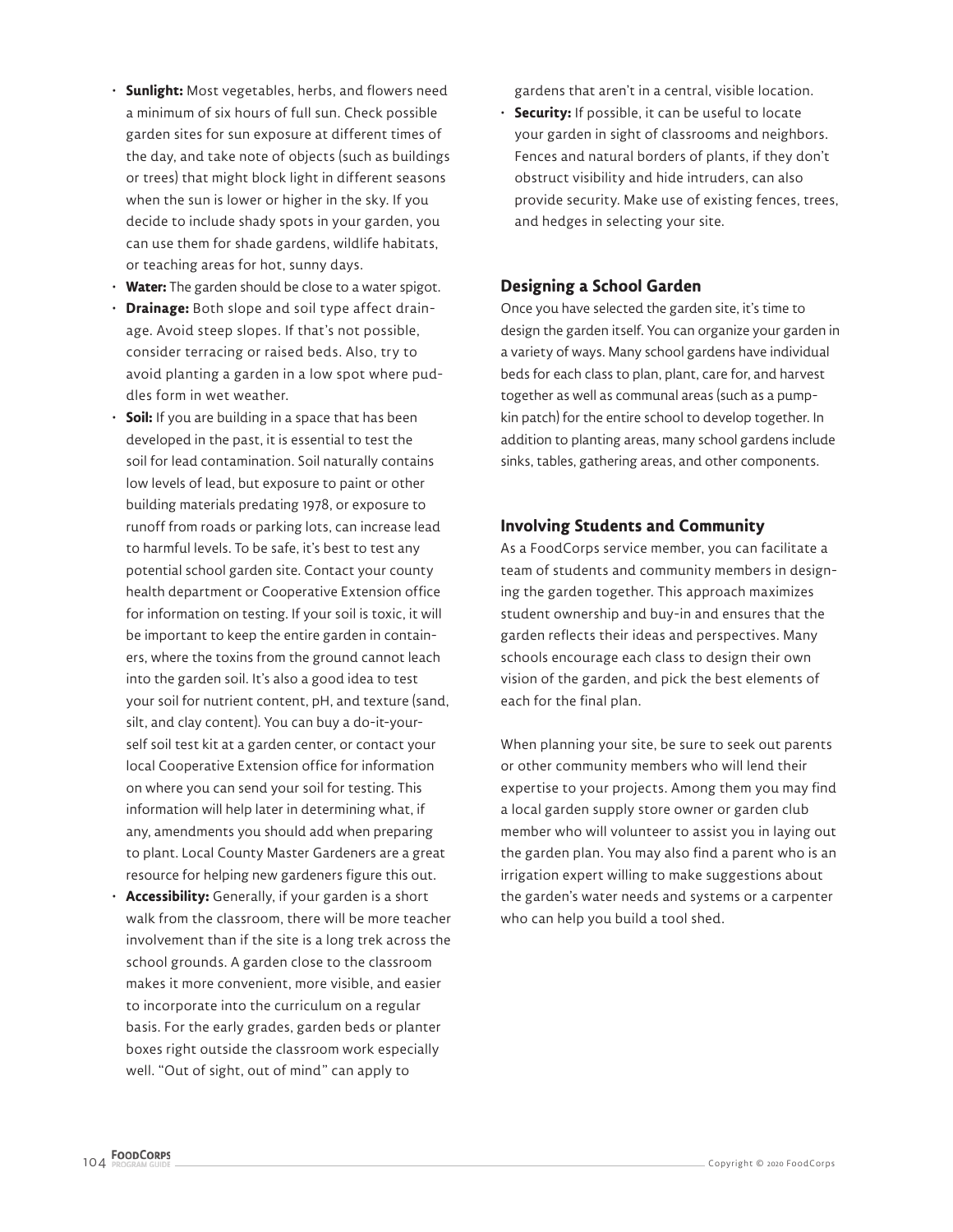# **Garden Components**

Possible School Garden Elements

- **T Outdoor class meeting area:** Designate a shaded area with adequate seating for class discussion, writing, and drawing. An area with deciduous trees works well—in winter, you have light and warmth; in summer, you have shade!
- **Small group gathering areas:** If possible, leave some spaces open in the garden so that you have room for students to gather in small groups at activity stations.
- $\Box$  **Bed(s) for each classroom:** Make beds no more than three feet wide so students can reach into the center of the bed and work without stepping on the plants and compacting the soil.
- **The Community growing area for schoolwide projects or plantings:** These can include a cut-flower growing area, herb garden, market garden, and specialty areas such as a pumpkin patch or plantings that attract butterflies and birds.
- $\Box$  **Compost area:** Composting is a great way to turn garden waste into valuable soil amendments and teach about decomposition. If possible, set aside an area for collecting compost materials and building compost piles. You can never have too much of this important garden ingredient.
- **Tool shed or storage area:** A tool shed or storage area provides a central location where you can clean, organize, and protect tools and equipment. If you plan to build a shed or other structure on your site, be sure to consult whoever in your district oversees building for information about any building codes relevant to your plan. Make sure all projects meet fire and electrical safety code requirements.
- $\Box$  **Sink(s):** A sink in the garden makes washing hands and produce much easier. Make sure the water is potable (drinkable). Some school gardens use an old donated sink and build a stand for it with two-by-fours with a drainage pipe running under the nearest tree.
- **Garden signs:** No matter what size your garden is, make a sign to give it an identity within the school and neighborhood. Signs help identify your school

garden as an outdoor learning center, announce times the garden is open, and provide rules and guidelines for using the space. Ask students to design the logo or drawing that will appear on their sign. Let a student construction committee make the sign. In addition to the overall garden sign, have your students design a sign for their class bed.

**Work tables:** Tables are essential for many garden lessons and projects.

Other Elements You Might Include

- **Food-prep area:** An outdoor table or counter and sink can make it much easier to harvest, wash, prep, and enjoy foods together in the garden. If power is available, you can add blenders and other appliances. If possible, you can also add a gas stove for cooking on site.
- **Greenhouse or cold frame:** A greenhouse or cold frame is a protected place for starting seedlings in a controlled environment and helps extend the growing season, particularly in cold climates. You can also set up an indoor growing area in your classroom.
- $\Box$  **Theme beds:** Theme beds can include all the ingredients for a recipe (e.g., a salad bed, salsa bed, or pizza bed), or they can contain plants that have something in common, such as a bed of butterfly attracting plants or a bed for tea plants. Specifically, nutrition-themed beds could include an Eat-the-Rainbow bed or a MyPlate.
- $\Box$  **Animal habitats:** Including elements such as bird baths, bird houses, native shrubs, trees, or a pond can welcome beneficial wildlife to your garden as well as provide an opportunity for your students to observe ecological interactions.
- **Fillements of whimsy and play:** Students easily connect with a garden that includes unique and kid-centered elements such as animal footprints in a cement path, wind chimes, suncatchers, a tunnel covered in vines, a special spot reserved for digging, or a tree with musical instruments hanging from its branches.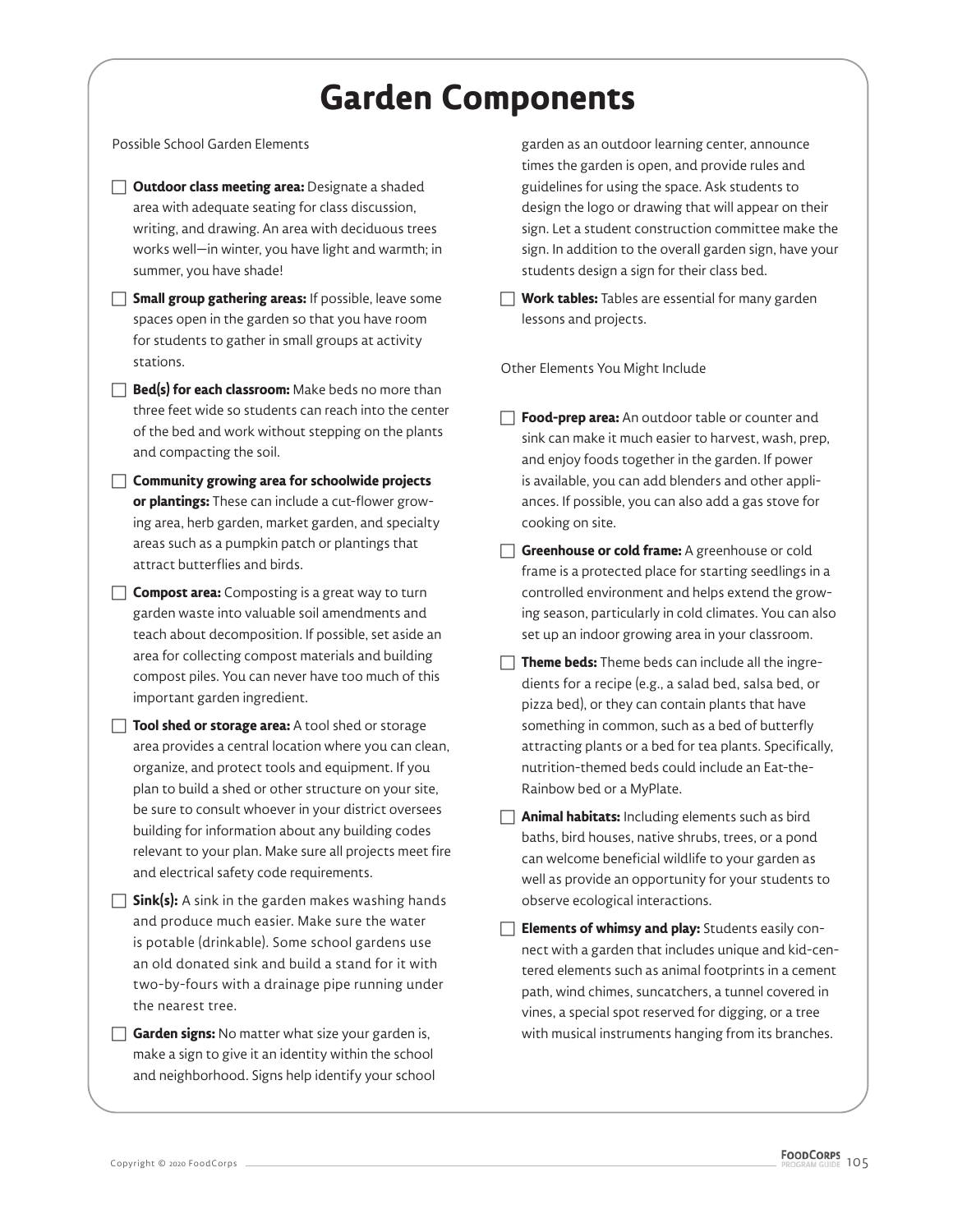# **Container Gardens**

#### Outdoor Container Gardens

If your school doesn't have a large, unpaved space for a garden, you can create a productive outdoor garden using containers filled with soil. These container gardens can provide herbs, vegetables, and flowers for your students all year long and can be set up over pavement or soil.

A wide variety of containers can be used, including fruit crates, wine barrels, cement blocks, buckets, trash cans, old baskets, bathtubs, coolers, wheelbarrows, and even old boots! You can brainstorm possibilities and gather supplies with your students and community members. Here's a note about tires: Tires are a popular type of container for growing flowers but should not be used to grow food because they can leach harmful chemicals into the soil.

If the containers you're using have solid bases, punch or drill holes in the bottom for drainage. Fill containers with a light planting mix rather than soil. You can purchase planting mix at garden centers or make your own by combining equal parts sterilized loam soil; peat moss; and coarse sand, perlite, or vermiculite.

Choose your plants carefully. Consider small plant varieties that are suited to containers. Think about how big the mature plants will be when deciding how many to plant per container. Large plants, such a tomatoes or squash, should be grown in containers that hold over 4 gallons of soil. Small containers are suitable for shallow-rooted crops such as lettuce, spinach, onions, strawberries, and herbs.

#### Indoor Container Gardens

If space issues or climate make it impossible to set up an outdoor garden, consider gardening in the classroom. An indoor garden has the advantage of being accessible to students even when time is short or weather is uncooperative. Consult a manual such as the National Gardening Association's GrowLab: A Complete Guide to Gardening in the Classroom for detailed information and design ideas, or visit its website at https://www.gardeners.com/buy/growlab-activities/8593682.html for information on premade indoor garden setups.

Delivering enough light to your plants is the primary consideration in designing an indoor garden. Most windowsills don't receive enough light to grow vegetables but may be able to successfully grow a variety of houseplants. If you want to grow vegetables, flowers, or herbs, hang fluorescent lights over your indoor garden.

# **Outdoor Safety**

If you are working outdoors in the sun and in warm temperatures, keep the following in mind:

- $\checkmark$  Students should wear sunscreen and sunglasses.
- $\checkmark$  Ensure students have sun protection like hats with brims.
- $\checkmark$  Light colored clothing will help repel the sun.
- $\checkmark$  Make sure students have regular access to water.
- $\checkmark$  Allow students to regularly rest in the shade.
- $\checkmark$  Monitor students for signs of heat-stroke or exhaustion: fatigue, weakness, irritability, sweating, or fever.

If you are working with students in cold temperatures, be sure that they have plenty of warm layers, proper insulated or waterproof footwear, and a warm hat or rain gear. Allow students to go inside if they are cold, with adult supervision and a preplanned backup activity

# **General Garden Safety**

- Become familiar with poisonous plants, insects, and animals in your area. Monitor for these in the garden, and remove them when necessary.
- Keep an eye out for fungus, mold, or dust that can irritate students with allergies or asthma and remove these when necessary.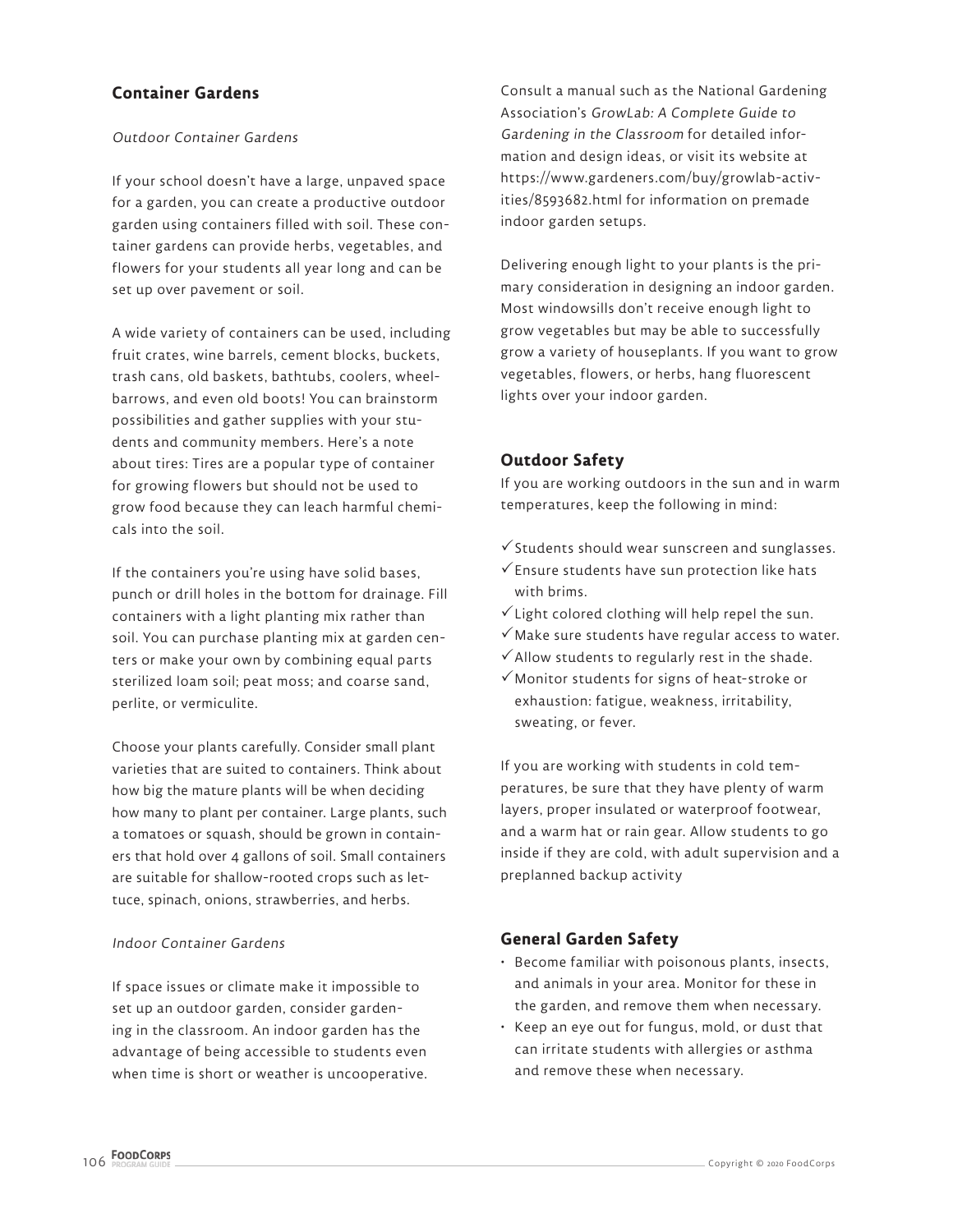- If you plan to use manure to amend your soil, purchase only manure that has been sterilized or fully composted (not just "aged"). Manure can contain E. coli or other disease-causing pathogens if it hasn't been sterilized or fully composted.
- Ensure students wash their hands after handling compost, worms, other animals, soil, or the like.
- Check with the grounds and maintenance staff to see if any pesticides or nonorganic fertilizers are used on the school grounds. If so, find out what they are, and check for "Keep out of reach of children" labels. Students should not be allowed in areas where these have been applied.
- Monitor the garden for signs of pests, like rodents, or pets that may visit unobserved. These animals can leave unwanted waste behind.
- Be aware of the water quality you are using to rinse produce and clean children's hands.
- Don't use treated lumber, granite, or rubber tires for raised garden-bed borders because they often contain toxins that are dangerous for human ingestion or contact.

# **Gardening Tool Safety**

Before students use any garden tool, whether it's a shovel, spade, or rake, demonstrate how to use your arms to make sure you are at least one arm's length away from all other people when using the tool.

• **Tools with sharp ends:** Demonstrate how to hold the tool by the handle with the sharp end down, ensure that the sharp end is far from your toes, and then push the sharp end into a green plant to chop it up to show the sharpness of the tool. For tools like hand shears, demonstrate how to unlock and lock the shears. Also model how to hold only the handles and keep both hands (as well as all parts of your body!) away from the sharp parts at all times. Also model how to keep your eyes on the area where you're working. This will help you avoid accidentally hitting someone's hand with your trowel or flinging soil into anyone's eyes.

- **Tools like digging forks:** Demonstrate how to lift the tines of the digging fork to the top of the pile that has been dug, but no higher, emphasizing that these tines are hard and sharp and belong far away from our heads, faces, etc.
- **Hammers:** If students are using tools like a hammer, emphasize that this tool is heavy and that it's important to remain focused on the object being hammered. Demonstrate how to hold the tool with both hands to avoid hammering fingers.
- **Tool storage:** Always be sure that your tools are stored in a secure location. This will prevent them from disappearing or from being used inappropriately.

It is best to have students wear protective equipment.

- $\checkmark$  Wear clear safety glasses (or sunglasses) on projects where eyes need protection.
- $\checkmark$  Wear covered shoes while working in the garden.
- $\checkmark$  A dust mask should be on hand for use during potentially dusty jobs, such as turning compost. Have water on hand to flush eyes, if necessary.
- $\checkmark$  If possible, have sturdy work gloves available for use with tools such as shovels and rakes.

# **Harvesting Safety**

Before students harvest any plants for eating, be sure to instruct them in how to identify the plant, and emphasize that they only harvest plants that they can identify. If they aren't sure what the plant looks like, they should check with an adult first. Always ensure that students are eating a plant that can be identified as edible (and not a weed that snuck into the garden, which can potentially be poisonous). Also be sure to check that students are eating the part of the plant that is supposed to be eaten (e.g., the rhubarb stalk is edible, but rhubarb leaves are poisonous). Have students wash their hands before harvesting and collect items in a clean container.